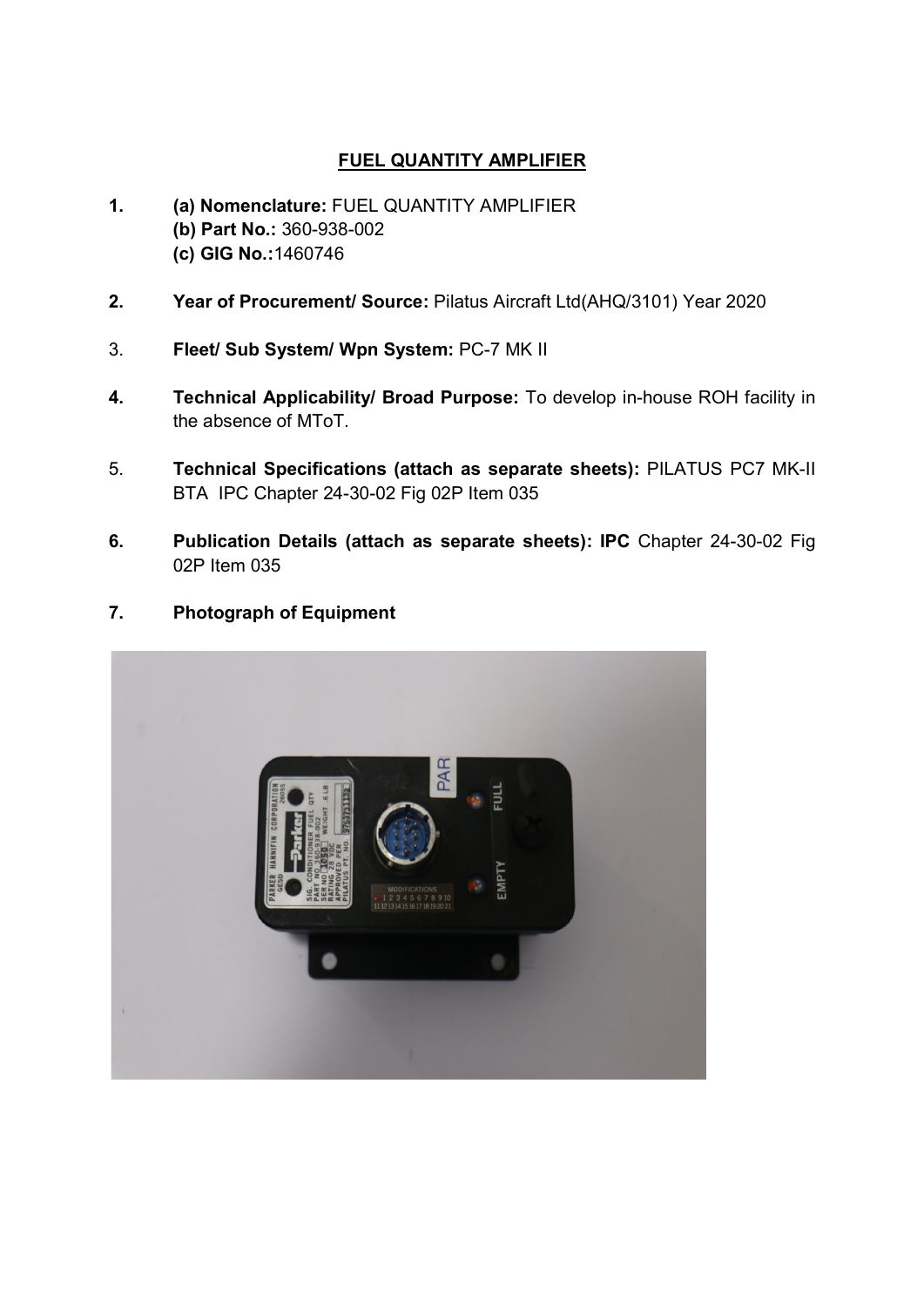8. Brief Description: The fuel quantity detector system for each wing tank has three capacitance-type tank sensors and a fuel quantity amplifier. The anodized aluminum sensors, protected by polyurethane, are installed vertically and attached by spring clips to the nose ribs 12, 16 and 19.The sensors are connected in parallel and may be considered, electrically, one unit.

The fuel system indication comprises the following:

(a) Booster pump energized advisory caption (L and R FUEL P). These will be on when the pumps are operating.

- (b) Fuel low pressure caution.
- (c) Fuel flow rate (totalizer) indications.

(d) Fuel quality indication and the fuel flow level caution caption(L and R FUEL L),when fuel falls below approximately 35 liters).The fuel quantity in each tank is shown as a fraction of tank capacity on a dual scale, located on the EID in each cockpit.

Location. The fuel quantity amplifier for each wing tank is installed on a panel on the rear face of the firewall.

## The Amplifier has the functions:

- (a) Regulation circuit to keep the system accurate to  $\pm$  15% input fluctuation.
- (b) Generation of the 5 kHz signal for the fuel quantity sensors.

(c) Process the return signal from the quantity sensors and change to a DC signal to operate the quantity indicators through the EDCU.

(d) System calibration through the adjustment of 'empty'and 'full' potentiometers. The adjustments set screws mark EMPTY and FULL are accessible through holes in the top of the casing.

## 9. Classification of Equipment-LRU/ Testers/ Ground Equipment/ Role Equipment (Electrical, Electronics, Mechanical, Software based etc.): LRU

- 10. Previous Repair History: Nil
- 11. Criticality (Priority I, II or III): Priority I
- 12. Requirement: Repair or Indigenisation or both?: Repair
- 13. Quantity Required (One time/ Annual): 2
- 14. Sample Availability: yes
- 15. Scale/ Deficiency: Nil